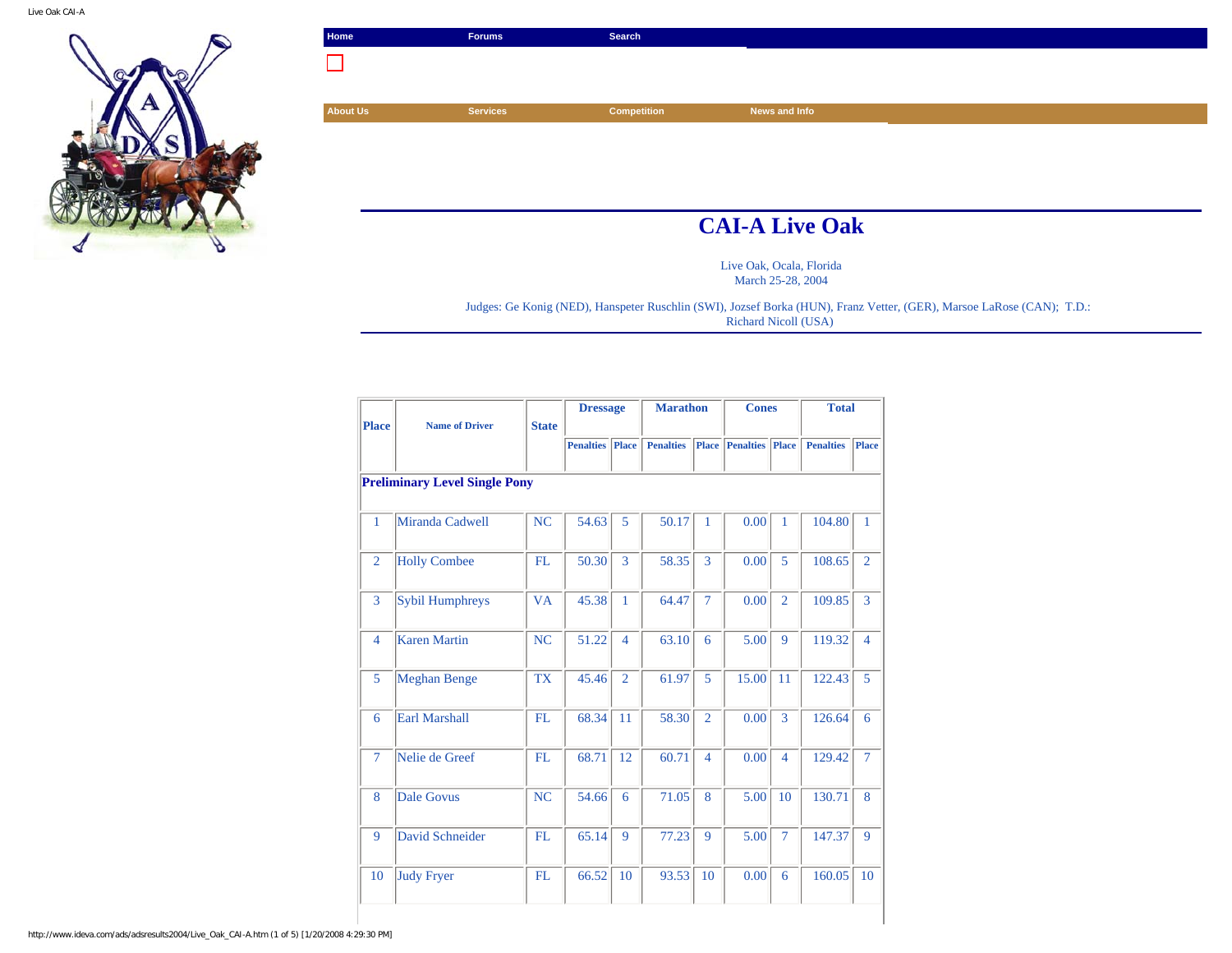| 11                                    | Peggy Benge                        | <b>TX</b>  | 60.24 | 7              | 101.32 | 11             | 5.00  | 8              | 166.56  | 11             |  |  |  |
|---------------------------------------|------------------------------------|------------|-------|----------------|--------|----------------|-------|----------------|---------|----------------|--|--|--|
| 12                                    | <b>Christine Smith-Byerly</b>      | <b>TX</b>  | 63.96 | 8              | 126.65 |                | 18.75 | E              | 209.36E | 12             |  |  |  |
| <b>Preliminary Level Single Horse</b> |                                    |            |       |                |        |                |       |                |         |                |  |  |  |
| $\mathbf{1}$                          | <b>Shelly Temple</b>               | <b>VA</b>  | 45.33 | 1              | 59.58  | $\overline{4}$ | 0.00  | $\mathbf{1}$   | 104.91  | $\mathbf{1}$   |  |  |  |
| $\overline{2}$                        | Dona Love                          | FL         | 46.63 | $\overline{2}$ | 66.06  | 10             | 2.00  | 6              | 114.69  | $\overline{2}$ |  |  |  |
| 3                                     | Lynda Jowers                       | FL         | 61.00 | 9              | 53.99  | $\mathbf{1}$   | 0.00  | 5              | 114.99  | 3              |  |  |  |
| $\overline{4}$                        | Marna Egyed                        | FL         | 52.15 | 7              | 63.38  | 6              | 0.00  | $\overline{4}$ | 115.53  | 4              |  |  |  |
| 5                                     | <b>Bill Allen</b>                  | <b>VA</b>  | 47.97 | $\overline{4}$ | 65.51  | 9              | 5.00  | $\tau$         | 118.48  | 5              |  |  |  |
| 6                                     | <b>LeAnna Totten</b>               | FL         | 48.51 | 5              | 66.57  | 11             | 5.00  | 10             | 120.08  | 6              |  |  |  |
| $\tau$                                | <b>Elizabeth Perry</b>             | NJ         | 49.60 | 6              | 62.50  | 5              | 15.00 | 15             | 127.10  | $\overline{7}$ |  |  |  |
| 8                                     | <b>Boo Fitch West</b>              | <b>VA</b>  | 56.65 | 8              | 70.46  | 14             | 5.00  | 9              | 132.11  | 8              |  |  |  |
| 9                                     | <b>Bonnie Hudson</b>               | FL         | 71.97 | 15             | 64.73  | $\tau$         | 0.00  | 3              | 136.70  | 9              |  |  |  |
| 10                                    | <b>Alexis Brown</b>                | FL         | 47.92 | 3              | 84.08  | 15             | 5.00  | 8              | 137.00  | 10             |  |  |  |
| 11                                    | Paul Nordan                        | <b>GA</b>  | 70.10 | 14             | 56.73  | 3              | 12.50 | 14             | 139.33  | 11             |  |  |  |
| 12                                    | <b>Charlotte Trentelman</b>        | FL         | 66.23 | 12             | 67.58  | 12             | 10.00 | 12             | 143.81  | 12             |  |  |  |
| 13                                    | <b>Amy Neary</b>                   | <b>TN</b>  | 73.09 | 17             | 65.50  | 8              | 10.00 | 11             | 148.59  | 13             |  |  |  |
| 14                                    | Debbie Buick                       | <b>CAN</b> | 63.19 | 11             | 86.12  | 16             | 0.00  | $\overline{2}$ | 149.31  | 14             |  |  |  |
| 15                                    | <b>Philip Needs</b>                | FL         | 69.89 | 13             | 69.97  | 13             | 10.00 | 13             | 149.86  | 15             |  |  |  |
| 16                                    | <b>Margy Cox</b>                   | <b>WA</b>  | 72.12 | 16             | 99.42  | 17             | 20.00 | 16             | 191.54  | 16             |  |  |  |
|                                       | <b>Alan Thomas</b>                 | CA         | 62.00 | 10             | 54.95  | $\overline{2}$ | 25.00 | W              | 141.95  |                |  |  |  |
|                                       | <b>Preliminary Level Pair Pony</b> |            |       |                |        |                |       |                |         |                |  |  |  |
| $\mathbf{1}$                          | <b>Keady Cadwell</b>               | NC         | 53.30 | 1              | 49.87  | 1              | 0.00  | 1              | 103.17  | 1              |  |  |  |
| $\overline{2}$                        | <b>Bob Giles</b>                   | FL         | 63.89 | $\overline{4}$ | 60.89  | $\overline{2}$ | 0.00  | $\overline{2}$ | 124.78  | $\overline{2}$ |  |  |  |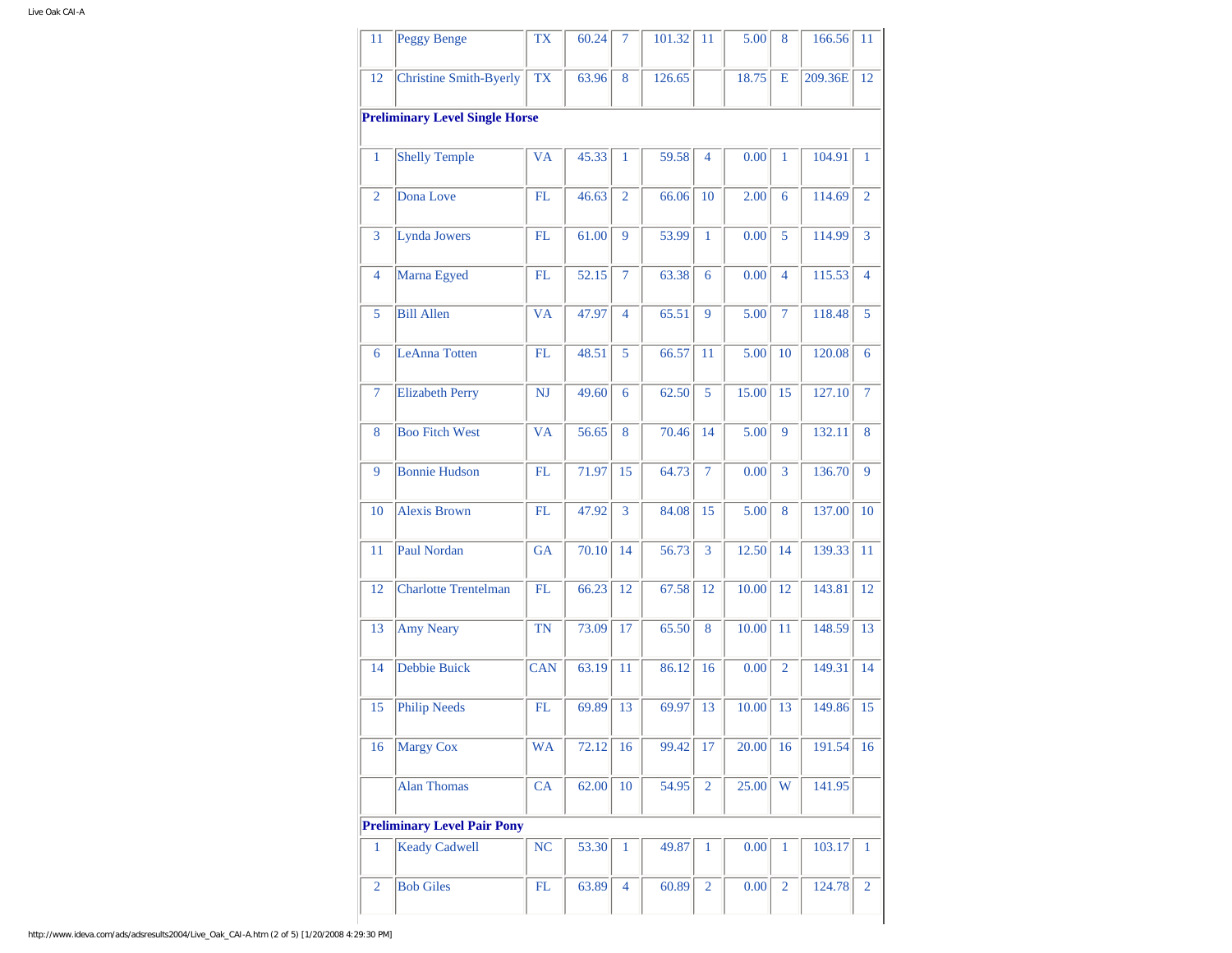| 3              |                                                |           |       |                |        |                |       |                |         |                |
|----------------|------------------------------------------------|-----------|-------|----------------|--------|----------------|-------|----------------|---------|----------------|
|                | <b>Bill Hunt</b>                               | FL        | 59.93 | 3              | 69.48  | 4              | 17.00 | 5              | 146.41  | 3              |
| 4              | <b>Jerry Benge</b>                             | <b>TX</b> | 68.05 | 5              | 68.92  | 3              | 15.50 | $\overline{4}$ | 152.47  | 4              |
| 5              | <b>Anne Bliss</b>                              | <b>MA</b> | 53.83 | $\overline{2}$ | 96.92  | 5              | 11.00 | 3              | 161.75  | 5              |
|                | <b>Preliminary Level Pair Horse</b>            |           |       |                |        |                |       |                |         |                |
| $\mathbf{1}$   | <b>Alan Aulson</b>                             | FL        | 51.22 | 2              | 51.64  | 1              | 3.50  | $\overline{4}$ | 106.36  | 1              |
| $\overline{2}$ | <b>Ellen Epstein</b>                           | FL        | 48.26 | $\mathbf{1}$   | 59.52  | 3              | 0.00  | 3              | 107.78  | $\overline{2}$ |
| 3              | <b>Larry Martin</b>                            | <b>NC</b> | 52.84 | 3              | 59.20  | $\overline{2}$ | 0.00  | $\overline{2}$ | 112.04  | 3              |
| 4              | <b>Bill Peacock</b>                            | <b>TX</b> | 58.47 | $\overline{4}$ | 67.69  | 5              | 0.00  | $\mathbf{1}$   | 126.16  | 4              |
| 5              | <b>Hildreth McCarthy</b>                       | LA        | 67.12 | 5              | 67.09  | 4              | 5.00  | 5              | 139.21  | 5              |
|                | <b>Preliminary Level Four-in-Hand Ponies</b>   |           |       |                |        |                |       |                |         |                |
| $\mathbf{1}$   | <b>Elizabeth Keathley</b>                      | TN        | 55.67 | $\overline{2}$ | 72.57  | 1              | 5.00  | $\mathbf{1}$   | 133.24  | 1              |
| $\overline{2}$ | <b>Allison Stroud</b>                          | FL        | 48.09 | 1              | 79.97  | $\overline{2}$ | 9.00  | $\overline{2}$ | 137.06  | $\overline{2}$ |
|                |                                                |           |       |                |        |                |       |                |         |                |
|                | <b>Advanced -FEI Level Four-in-Hand Horses</b> |           |       |                |        |                |       |                |         |                |
|                |                                                |           |       |                |        |                |       |                |         |                |
| $\mathbf{1}$   | <b>Chester Weber</b>                           | FL.       | 37.92 | $\mathbf{1}$   | 107.76 | $\mathbf{1}$   | 10.00 | 3              | 155.68  | $\mathbf{1}$   |
| $\overline{2}$ | <b>Tucker Johnson</b>                          | FL        | 44.48 | 2              | 113.08 | 3              | 0.00  | 2              | 157.56  | $\overline{2}$ |
| 3              | <b>James Fairclough</b>                        | <b>NJ</b> | 47.84 | 3              | 111.74 | $\overline{2}$ | 0.00  | $\mathbf{1}$   | 159.58  | 3              |
| 4              | <b>Jim Richards</b>                            | GA        | 59.04 | $\overline{4}$ | 130.13 | 4              | 27.00 | $\overline{4}$ | 216.17  | 4              |
|                | <b>Advanced -FEI Level Four-in-Hand Ponies</b> |           |       |                |        |                |       |                |         |                |
| $\mathbf{1}$   | <b>Katie Whaley</b>                            | NC        | 52.80 | 1              | 122.68 | 1              | 5.00  | $\mathbf{1}$   | 180.48  | 1              |
| $\overline{2}$ | <b>Boots Wright</b>                            | NC        | 67.20 | $\overline{2}$ | 153.35 | E              | 10.00 | $\overline{2}$ | 230.55E | $\overline{2}$ |
|                | <b>Advanced - FEI Level Pair Horses</b>        |           |       |                |        |                |       |                |         |                |
| $\mathbf{1}$   | <b>Larry Poulin</b>                            | <b>MA</b> | 48.80 | 2              | 90.14  | $\overline{2}$ | 11.00 | $\overline{2}$ | 149.94  | 1              |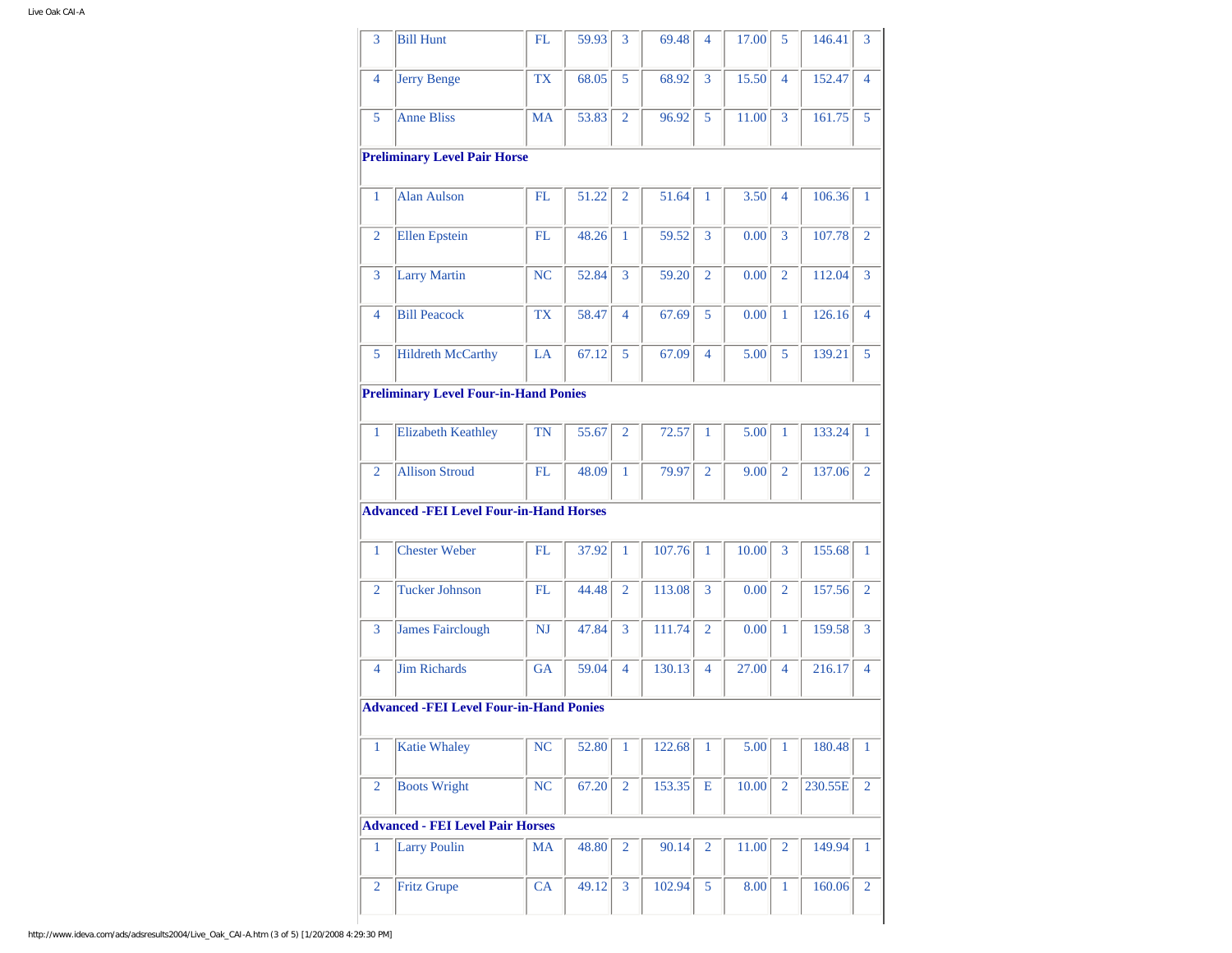| 3              | <b>David Saunders</b>                     | FL         | 53.92 | $\overline{4}$ | 85.55  | $\mathbf{1}$   | 21.50 | 4              | 160.97 | 3              |
|----------------|-------------------------------------------|------------|-------|----------------|--------|----------------|-------|----------------|--------|----------------|
| 4              | Mike McLennan                             | <b>TX</b>  | 71.36 | 6              | 91.89  | 3              | 14.50 | 3              | 177.75 | 4              |
| 5              | <b>Eleanor Gallagher</b>                  | NC         | 46.24 | 1              | 110.41 | 6              | 25.50 | 5              | 182.15 | 5              |
| 6              | <b>Jack Weaver</b>                        | <b>WV</b>  | 60.48 | 5              | 102.92 | $\overline{4}$ | 34.50 | 6              | 197.90 | 6              |
|                | <b>Advanced - FEI Level Pair Ponies</b>   |            |       |                |        |                |       |                |        |                |
| 1              | <b>Caroline Whittle</b>                   | CA         | 64.00 | 1              | 104.62 | $\overline{2}$ | 16.00 | 1              | 184.62 | $\mathbf{1}$   |
| $\overline{2}$ | Paul Martin                               | PA         | 64.96 | $\overline{2}$ | 98.78  | 1              | 26.00 | $\overline{2}$ | 189.74 | $\overline{2}$ |
|                | <b>Advanced - FEI Level Single Horses</b> |            |       |                |        |                |       |                |        |                |
| $\mathbf{1}$   | <b>Fred Merriam</b>                       | <b>VT</b>  | 46.60 | $\overline{2}$ | 78.76  | $\overline{2}$ | 0.00  | $\overline{2}$ | 125.36 | $\mathbf{1}$   |
| $\overline{2}$ | <b>Scott Padgett</b>                      | <b>NC</b>  | 58.40 | 6              | 78.55  | $\mathbf{1}$   | 0.00  | $\mathbf{1}$   | 136.95 | $\overline{2}$ |
| 3              | <b>Kate Shields</b>                       | <b>VA</b>  | 44.80 | $\mathbf{1}$   | 97.44  | 10             | 4.50  | 3              | 146.74 | 3              |
| $\overline{4}$ | <b>Sterling Graburn</b>                   | FL         | 55.60 | 5              | 80.58  | 3              | 25.00 | 9              | 161.18 | $\overline{4}$ |
| 5              | <b>Deb Laderoute</b>                      | <b>CAN</b> | 61.60 | 8              | 87.83  | 6              | 15.00 | 5              | 164.43 | 5              |
| 6              | <b>Tammy Bradley</b>                      | FL         | 67.20 | 11             | 97.29  | 9              | 11.00 | $\overline{4}$ | 175.49 | 6              |
| 7              | <b>Marcie Quist</b>                       | <b>NC</b>  | 58.80 | $\overline{7}$ | 95.22  | 8              | 23.00 | $\overline{7}$ | 177.02 | $\overline{7}$ |
| 8              | <b>Mary Ruth Marks</b>                    | WI         | 71.60 | 13             | 83.09  | $\overline{4}$ | 27.00 | 10             | 181.69 | 8              |
| 9              | <b>Bob Koopman</b>                        | FL         | 76.00 | 15             | 85.14  | 5              | 24.50 | 8              | 185.64 | 9              |
| 10             | <b>Ryan Weatherford</b>                   | <b>TX</b>  | 51.80 | 3              | 93.60  | 7              | 41.00 | 16             | 186.40 | 10             |
| 11             | Marjas Becker                             | ${\rm FL}$ | 64.80 | 10             | 110.09 | 12             | 29.00 | 12             | 203.89 | 11             |
| 12             | <b>Carole Dailley</b>                     | <b>CAN</b> | 70.00 | 12             | 103.52 | 11             | 31.00 | 14             | 204.52 | 12             |
| 13             | Dana Pigford                              | NC         | 75.00 | 14             | 136.27 | 13             | 32.50 | 15             | 243.77 | 13             |
| 14             | <b>Wendy Ying</b>                         | <b>VA</b>  | 77.40 | 16             | 196.65 | 14             | 28.50 | 11             | 302.55 | 14             |